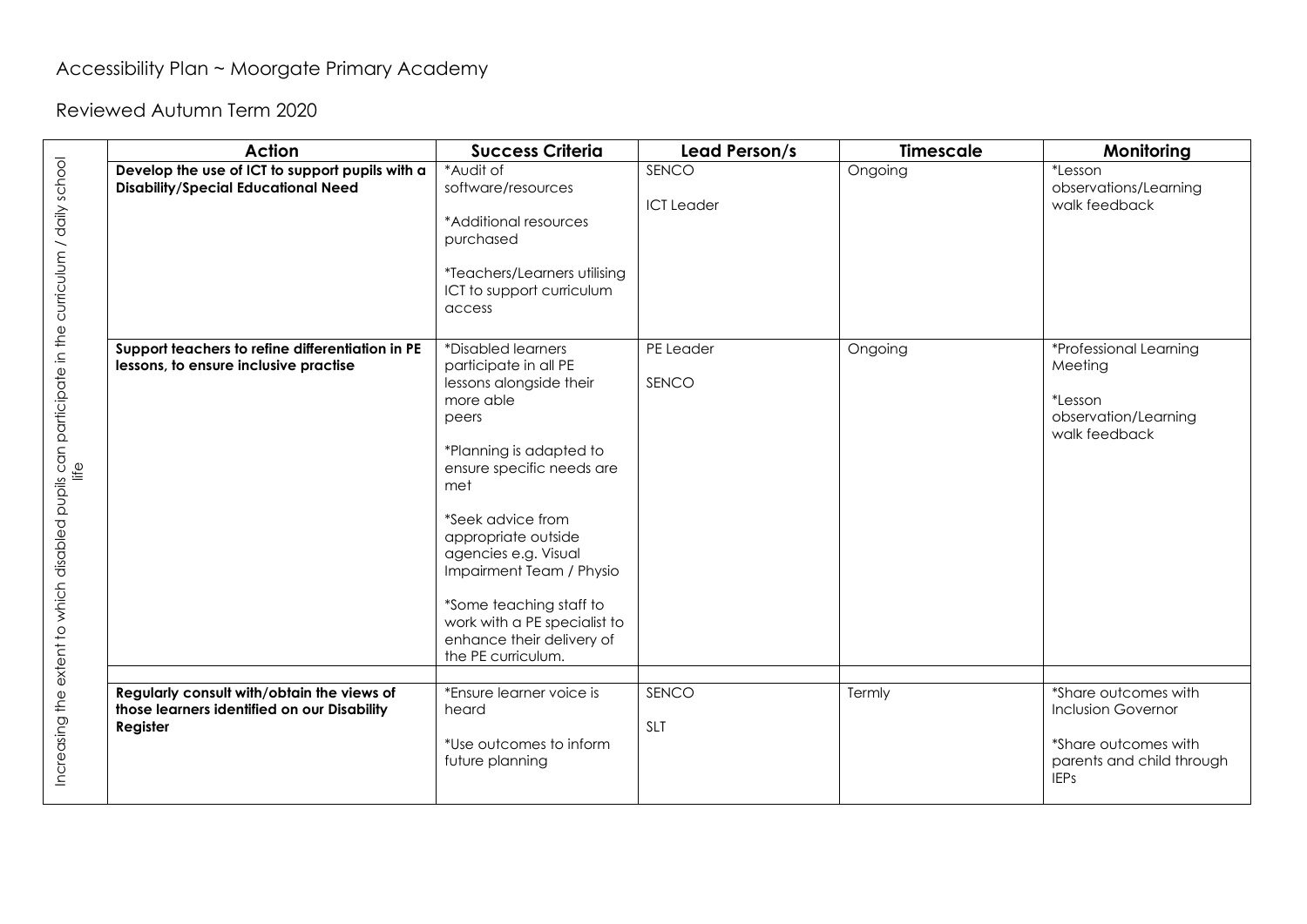| Review curriculum areas and planning to<br>include disability issues                          | Include specific reference<br>to disability equality in all<br>curriculum reviews                                                                                   | <b>SENCO &amp; Headteacher</b> | Ongoing     |  |
|-----------------------------------------------------------------------------------------------|---------------------------------------------------------------------------------------------------------------------------------------------------------------------|--------------------------------|-------------|--|
| Ensure disabled children can take part<br>equally in lunchtime and after school<br>activities | Discuss with Out of school<br>Club staff, and people<br>running other clubs after<br>school.<br>Support would have to be<br>available - especially after<br>school. | SENCO                          | As required |  |
| All school visits and trips need to be<br>accessible to all pupils                            | Ensure venues and means<br>of transport are vetted for<br>suitability.<br>Develop guidance on<br>making trips accessible                                            | EVC / SENCO                    | Ongoing     |  |

|                                               | Action                                                                                    | <b>Success Criteria</b>                                                                                                                                                                                                                                                      | Lead Person/s       | <b>Timescale</b> | Monitoring                                                 |
|-----------------------------------------------|-------------------------------------------------------------------------------------------|------------------------------------------------------------------------------------------------------------------------------------------------------------------------------------------------------------------------------------------------------------------------------|---------------------|------------------|------------------------------------------------------------|
|                                               | Continue to ensure corridors are always clear<br>of clutter and doorways are not blocked. | *Movement through the<br>school is easy for all.<br>*Improve/increase storage<br>options.                                                                                                                                                                                    | All staff           | Ongoing          | *Environment/Learning walk<br>feedback                     |
| Improving the physical environment of schools | Review the furniture in classrooms to enable<br>ease of navigation around the room.       | *Adults and pupils able to<br>move around classrooms<br>with ease including those in<br>wheelchairs/visually<br>impaired/other relevant<br>disabilities.<br>*Consideration is given to<br>which<br>classroom is most<br>appropriate for specific<br>pupils during transition | SENCO<br>All Staff  | Annually         | *Environment/Learning walk<br>Feedback<br>*Furniture audit |
|                                               | Inclusive discussion of access to information in<br>all parent/teacher annual meetings    | *Ask parents about<br>preferred formats for                                                                                                                                                                                                                                  | SENCO / Headteacher | Annually         | *review in Summer Term<br>2021                             |